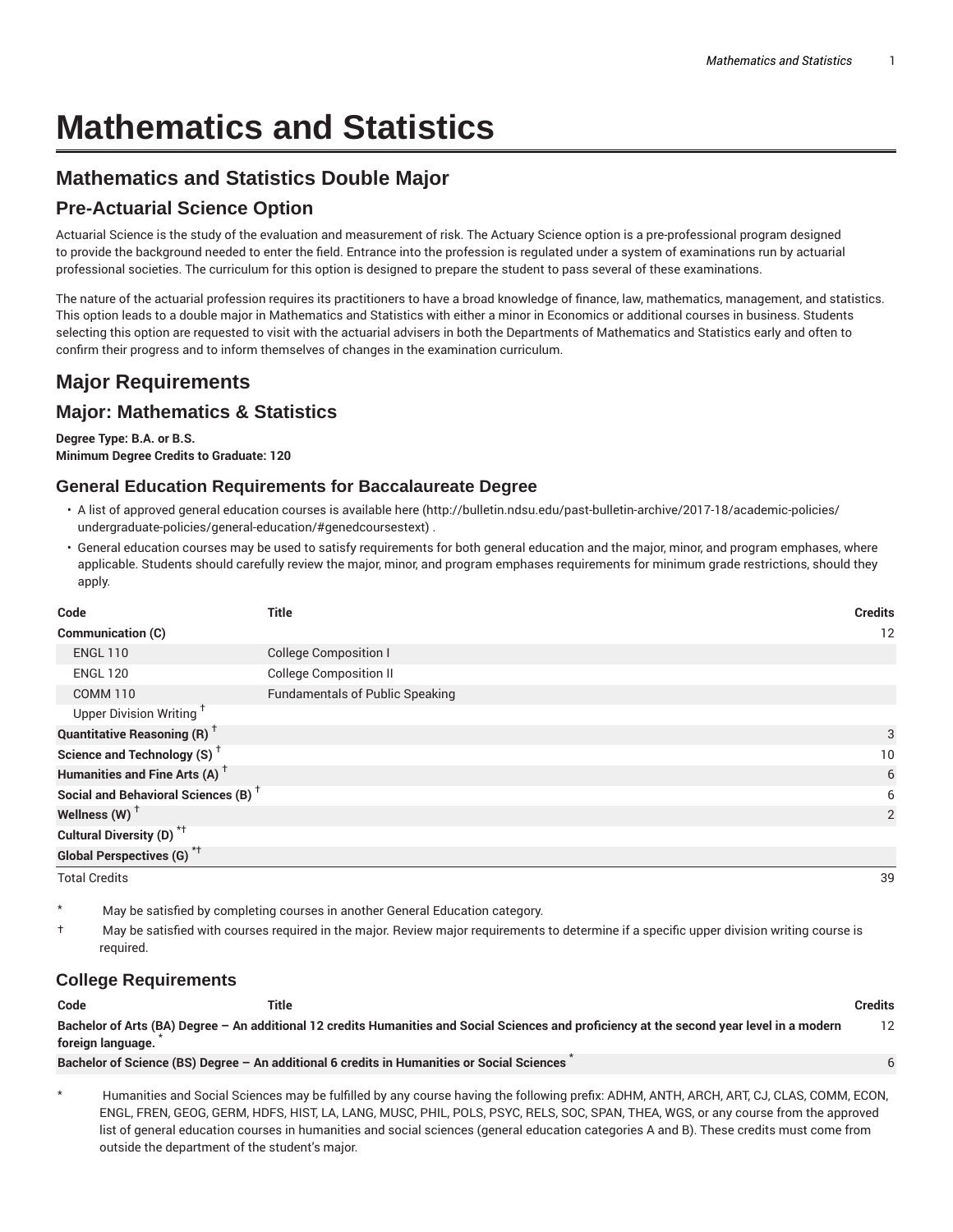#### **Mathematics & Statistics Major Requirements**

A grade of 'C' or better is required in all MATH and STAT prefix courses.

| Code                                 | <b>Title</b>                                          | <b>Credits</b> |
|--------------------------------------|-------------------------------------------------------|----------------|
| <b>Math Major Core Requirements</b>  |                                                       |                |
| <b>MATH 129</b>                      | <b>Basic Linear Algebra</b>                           | 3              |
| <b>MATH 165</b>                      | Calculus I (May satisfy general education category R) | 4              |
| <b>MATH 166</b>                      | Calculus II                                           | 4              |
| <b>MATH 265</b>                      | Calculus III                                          | 4              |
| <b>MATH 266</b>                      | Introduction to Differential Equations                | 3              |
| <b>MATH 270</b>                      | Introduction to Abstract Mathematics                  | 3              |
| <b>MATH 329</b>                      | Intermediate Linear Algebra                           | 3              |
| <b>MATH 346</b>                      | Metric Space Topology                                 | 3              |
| <b>MATH 450</b>                      | Real Analysis I                                       | 3              |
| <b>MATH 491</b>                      | Seminar                                               | $\overline{2}$ |
| <b>Mathematics Electives</b>         | Any 300-400 level                                     | 3              |
| <b>Statistics Major Requirements</b> |                                                       |                |
| <b>STAT 330</b>                      | <b>Introductory Statistics</b>                        | 3              |
| <b>STAT 461</b>                      | <b>Applied Regression Models</b>                      | 3              |
| <b>STAT 462</b>                      | Introduction to Experimental Design (Capstone)        | 3              |
| <b>STAT 467</b>                      | Probability and Mathematical Statistics I             | 3              |
| <b>STAT 468</b>                      | Probability and Mathematical Statistics II            | 3              |
| <b>Statistics Electives</b>          | 400 level other than those listed above               | 18             |
| <b>Related Required Courses:</b>     |                                                       |                |
| <b>CSCI 160</b>                      | Computer Science I                                    | 4              |
| <b>CSCI 161</b>                      | <b>Computer Science II</b>                            | 4              |
| <b>Total Credits</b>                 |                                                       | 76             |

## **Major Requirements**

## **Major: Mathematics & Statistics Pre-Actuarial Option**

**Degree Type: B.A. or B.S. Required Degree Credits to Graduate: 124**

#### **General Education Requirements for Baccalaureate Degree**

- A list of approved general education courses is available here (http://bulletin.ndsu.edu/past-bulletin-archive/2017-18/academic-policies/ undergraduate-policies/general-education/#genedcoursestext) .
- General education courses may be used to satisfy requirements for both general education and the major, minor, and program emphases, where applicable. Students should carefully review the major, minor, and program emphases requirements for minimum grade restrictions, should they apply.

| Code                                                 | Title                                  | <b>Credits</b>  |
|------------------------------------------------------|----------------------------------------|-----------------|
| Communication (C)                                    |                                        | 12              |
| <b>ENGL 110</b>                                      | College Composition I                  |                 |
| <b>ENGL 120</b>                                      | <b>College Composition II</b>          |                 |
| <b>COMM 110</b>                                      | <b>Fundamentals of Public Speaking</b> |                 |
| Upper Division Writing <sup>+</sup>                  |                                        |                 |
| <b>Quantitative Reasoning (R)</b> <sup>†</sup>       |                                        | 3               |
| Science and Technology (S) <sup><math>†</math></sup> |                                        | 10 <sup>°</sup> |
| Humanities and Fine Arts (A) <sup>+</sup>            |                                        | 6               |
| Social and Behavioral Sciences (B) <sup>+</sup>      |                                        | 6               |
| Wellness $(W)$ <sup>+</sup>                          |                                        | 2               |
| Cultural Diversity (D) <sup>*†</sup>                 |                                        |                 |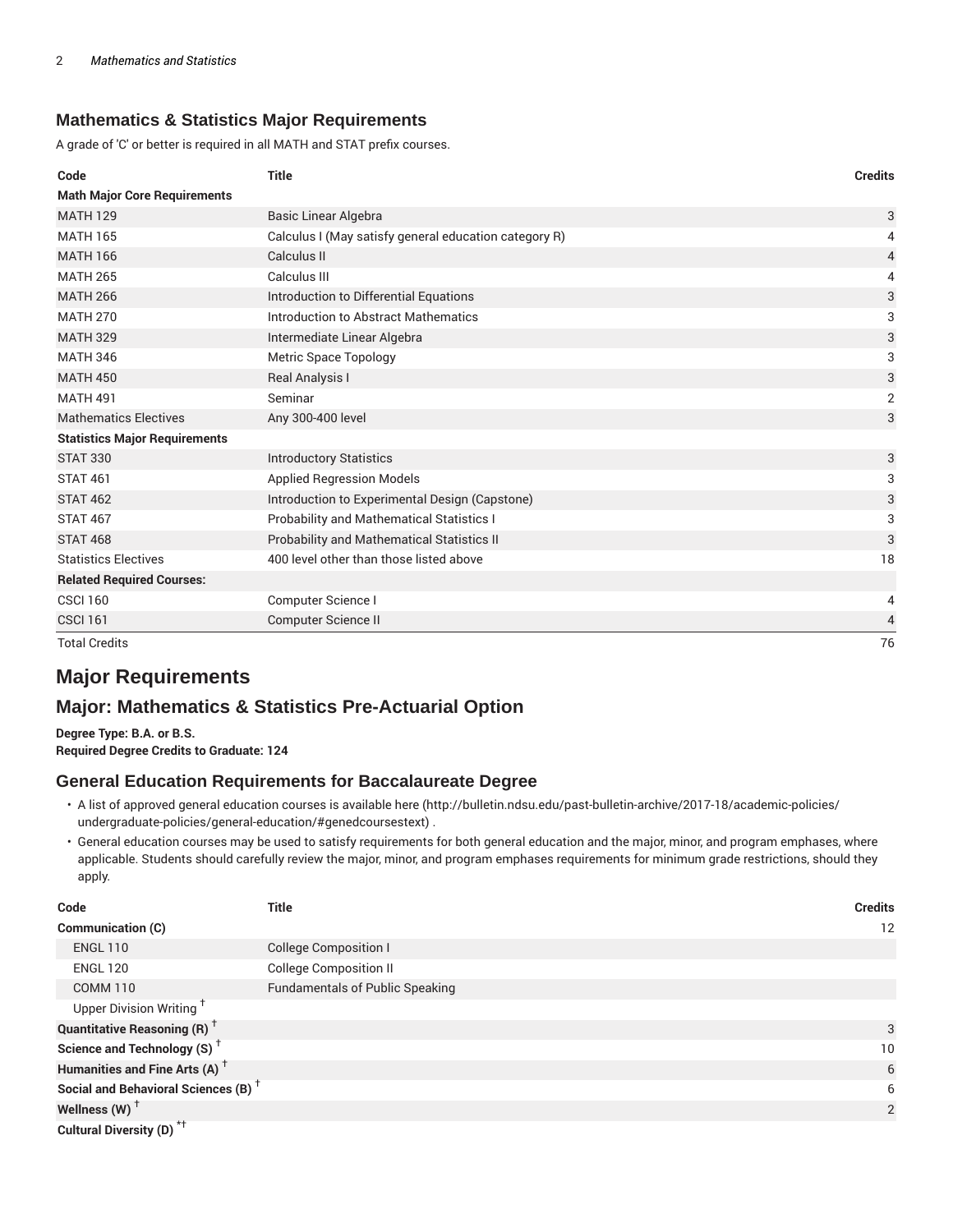| <b>Global Perspectives (G)</b> |    |
|--------------------------------|----|
| <b>Total Credits</b>           | 39 |

- \* May be satisfied by completing courses in another General Education category.
- † May be satisfied with courses required in the major. Review major requirements to determine if a specific upper division writing course is required.

#### **College Requirements**

| Code              | Title                                                                                                                                       | Credits |
|-------------------|---------------------------------------------------------------------------------------------------------------------------------------------|---------|
|                   | Bachelor of Arts (BA) Degree - An additional 12 credits Humanities and Social Sciences and proficiency at the second year level in a modern |         |
| foreign language. |                                                                                                                                             |         |
|                   | Bachelor of Science (BS) Degree - An additional 6 credits in Humanities or Social Sciences                                                  |         |

\* Humanities and Social Sciences may be fulfilled by any course having the following prefix: ADHM, ANTH, ARCH, ART, CJ, CLAS, COMM, ECON, ENGL, FREN, GEOG, GERM, HDFS, HIST, LA, LANG, MUSC, PHIL, POLS, PSYC, RELS, SOC, SPAN, THEA, WGS, or any course from the approved list of general education courses in humanities and social sciences (general education categories A and B). These credits must come from outside the department of the student's major.

#### **Major Requirements**

A grade of 'C' or better is required for all courses used toward the major.

| Code                                                | <b>Title</b>                                                                  | <b>Credits</b> |
|-----------------------------------------------------|-------------------------------------------------------------------------------|----------------|
| <b>Science and Mathematics College Requirements</b> |                                                                               | $6 - 12$       |
| <b>Math Major Requirements</b>                      |                                                                               |                |
| <b>MATH 129</b>                                     | Basic Linear Algebra                                                          | 3              |
| <b>MATH 165</b>                                     | Calculus I (May satisfy general education category R)                         | $\overline{4}$ |
| <b>MATH 166</b>                                     | Calculus II                                                                   | 4              |
| <b>MATH 265</b>                                     | Calculus III                                                                  | 4              |
| <b>MATH 266</b>                                     | Introduction to Differential Equations                                        | 3              |
| <b>MATH 270</b>                                     | Introduction to Abstract Mathematics                                          | $\sqrt{3}$     |
| <b>MATH 329</b>                                     | Intermediate Linear Algebra                                                   | 3              |
| <b>MATH 346</b>                                     | <b>Metric Space Topology</b>                                                  | 3              |
| <b>MATH 376</b>                                     | <b>Actuarial Exam Study</b>                                                   | $\mathbf{1}$   |
| <b>MATH 450</b>                                     | Real Analysis I                                                               | 3              |
| <b>Mathematics Elective</b>                         | Any 300-400 level                                                             | 3              |
| <b>Statistics Major Requirements</b>                |                                                                               |                |
| <b>STAT 330</b>                                     | <b>Introductory Statistics</b>                                                | 3              |
| <b>STAT 461</b>                                     | <b>Applied Regression Models</b>                                              | 3              |
| <b>STAT 462</b>                                     | Introduction to Experimental Design (Capstone)                                | 3              |
| <b>STAT 467</b>                                     | <b>Probability and Mathematical Statistics I</b>                              | 3              |
| <b>STAT 468</b>                                     | Probability and Mathematical Statistics II                                    | 3              |
| <b>STAT 476</b>                                     | Actuary Exam Study II                                                         | $\mathbf{1}$   |
| <b>Statistics Electives</b>                         | Courses must be at the 400 level and not listed above                         | 9              |
| <b>Related Required Courses</b>                     |                                                                               |                |
| ACCT 200                                            | <b>Elements of Accounting I</b>                                               | 3              |
| ACCT <sub>201</sub>                                 | Elements of Accounting II                                                     | $\sqrt{3}$     |
| <b>CSCI 160</b>                                     | Computer Science I                                                            | 4              |
| <b>CSCI 161</b>                                     | Computer Science II                                                           | 4              |
| <b>ECON 201</b>                                     | Principles of Microeconomics (May satisfy general education category B and G) | 3              |
| <b>ECON 202</b>                                     | Principles of Macroeconomics (May satisfy general education category B and G) | 3              |
| Electives: Select three courses from the following: |                                                                               | 9              |
| <b>CSCI 453</b>                                     | Linear Programming and Network Flows                                          |                |
| <b>CSCI 454</b>                                     | <b>Operations Research</b>                                                    |                |
| <b>ECON 341</b>                                     | Intermediate Microeconomics                                                   |                |